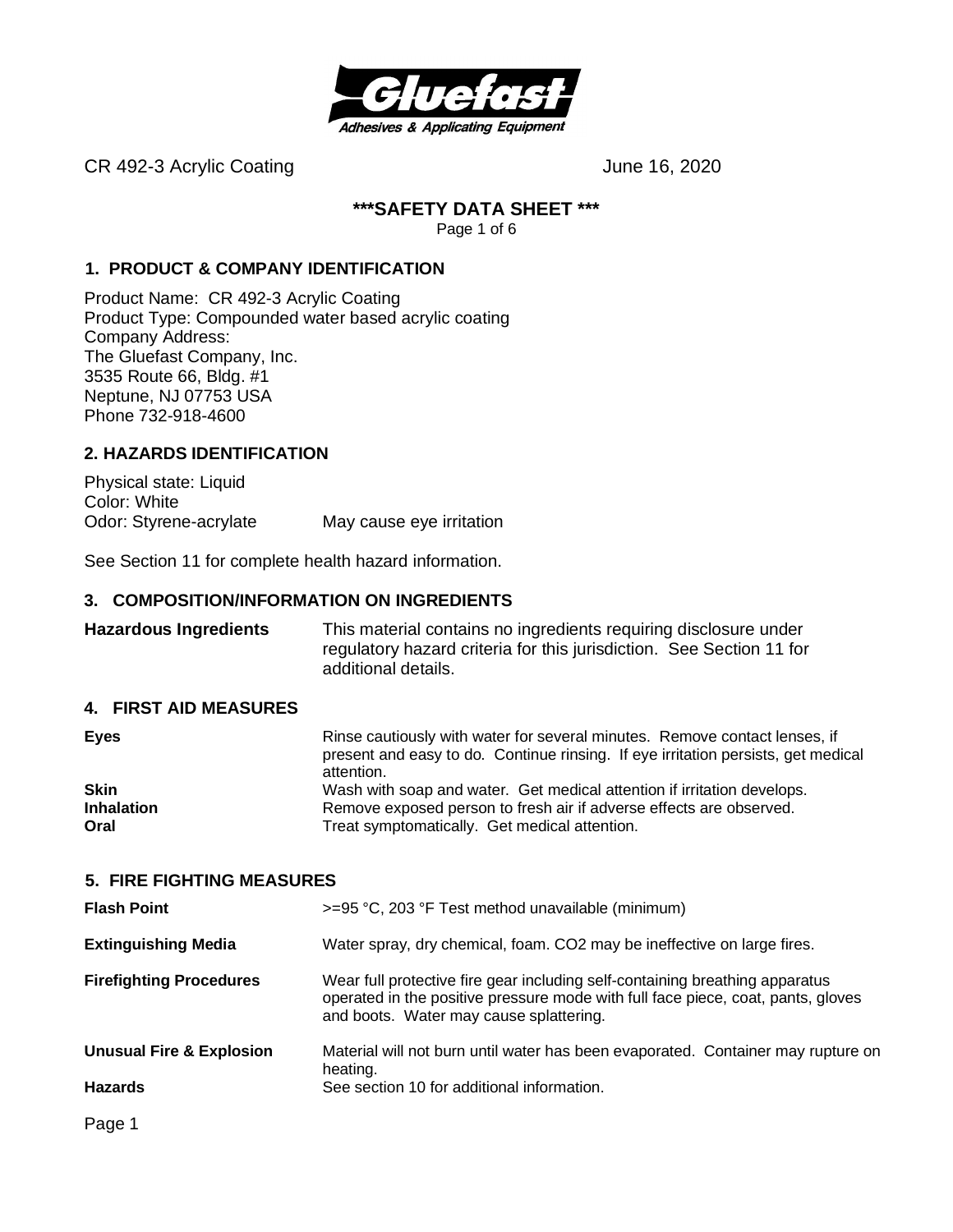

CR 492-3 Acrylic Coating Carrier Content of the United States of the United States of the United States of the U

#### **\*\*\*SAFETY DATA SHEET \*\*\***

Page 2 of 6

# **6. ACCIDENTAL RELEASE MEASURES**

**Spill Procedures Personal Protective Equipment must be worn, see Personal Protective Equipment must be worn, see Personal** Protection Section for PPE recommendations. Ventilate area if spilled in confined space or other poorly ventilated areas. Prevent entry into sewers and waterways. Spilled liquid and dried film are slippery. Use care to avoid falls. Pick up free liquid for recycle and/or disposal. Residual liquid can be absorbed on inert material. Wash spill area with soap and water

#### **7. HANDLING AND STORAGE**

#### **Pumping Temperature** Not determined.

**Maximum Handling Temperature** Ambient

**Handling Procedures** Keep containers closed when not in use. Avoid eye contact. Avoid repeated or prolonged skin contact. When handling, do not eat, drink, or smoke. Avoid drinking, tasting, swallowing or ingesting this product. Stir well before use. Avoid breathing dust, fume, gas, mist, vapors or spray. Minimize contact with air to reduce contamination with mold, fungus, or other organisms which could cause decomposition or spoilage. Wash thoroughly after handling. Empty container contains product residue which may exhibit hazards of product. Dispose of packaging or containers in accordance with local, regional, national and international regulations.

**Maximum Storage Temperature** 5 – 30 °C, 41 – 86 °F **Storage Procedures** Keep from freezing. Keep container closed when not in use. Do

not store in open, unlabeled or mislabeled containers. See Section 10 for incompatible materials.

**Maximum Loading Temperatures** Not determined.

#### **8. EXPOSURE CONTROLS/PERSONAL PROTECTION**

| <b>Exposure Limits</b>                   | None established                                                                                                                                                                                                                                                                                             |
|------------------------------------------|--------------------------------------------------------------------------------------------------------------------------------------------------------------------------------------------------------------------------------------------------------------------------------------------------------------|
| <b>Other Exposure Limits</b>             | None known.                                                                                                                                                                                                                                                                                                  |
| <b>Engineering Controls</b>              | Use material in well ventilated area only. Additional ventilation or<br>exhaust may be required to maintain air concentrations below<br>recommended exposure limits.                                                                                                                                         |
| <b>Gloves Procedures</b>                 | Use good industrial hygiene practices to avoid skin contact. If<br>contact with the material may occur wear chemically protective<br>gloves.                                                                                                                                                                 |
| <b>Eye Protection</b>                    | Safety Glasses.                                                                                                                                                                                                                                                                                              |
| <b>Respiratory Protection</b>            | Use NIOSHA/MSHA approved respirator with a combination<br>organic vapor and high efficiency filter cartridge if recommended<br>exposure limit is exceeded. Use self-contained breathing<br>apparatus for entry into confined space, for other poorly ventilated<br>areas and for large spill clean-up sites. |
| <b>Clothing Recommendation</b><br>Page 2 | No special clothing requirement.                                                                                                                                                                                                                                                                             |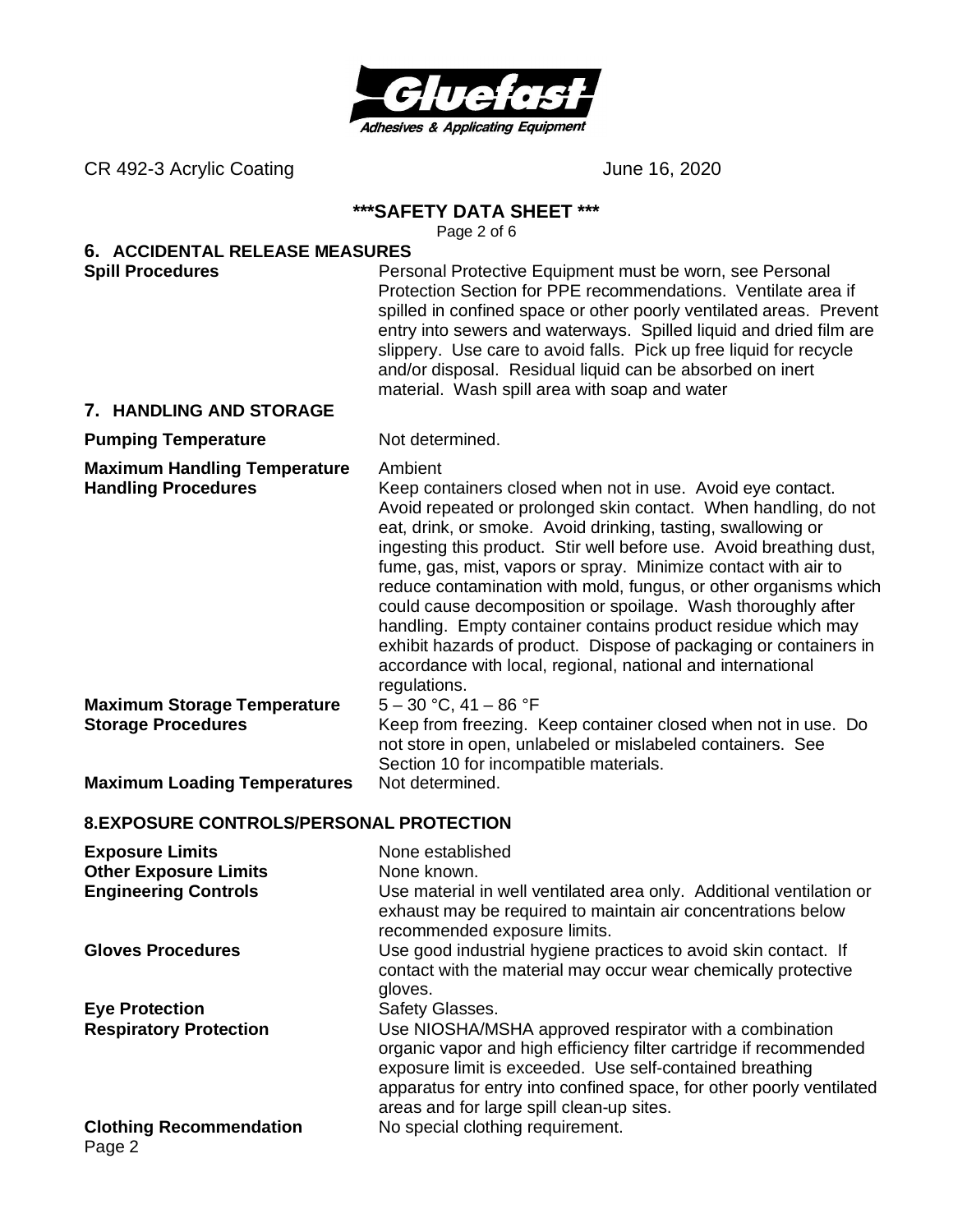

CR 492-3 Acrylic Coating Carrier Content of the United States of the United States of the United States of the U

#### **\*\*\*SAFETY DATA SHEET \*\*\*** Page 3 of 6

#### **9. PHYSICAL AND CHEMICAL PROPERTIES**

**Flash point:**  $\rightarrow$  5<sup>o</sup>C, 203 °F Test method unavailable (minimum) **Upper Flammable limit:** Not determined **Lower Flammable limit:** Not determined **Autoignition Point:** Not determined **Explosion Data:** Material does not have explosive properties. **Vapor pressure:**  $\sim$  18 mm Hg (20 °C) **PH:** 7.6 - 8.6 **Specific gravity:** 1.03 (20 °C) **Bulk Density:**  $\sim 8.57$  Lb/gal,  $\sim 1.03$  Kg/L **Water Solubility:** Dispersible. **Percent Solid:**  $\sim$  24-28% by Weight **Percent Volatile:** 72-76% by Weight **VOC content:** <0.15% (Estimated) **Vapor density:**  $\lt 1$  Air = 1 **Evaporation rate:**  $\leq 1$  Butyl acetate=1 **Odor:** Acrylic Acrylic Acrylic Acrylic Acrylic Acrylic Acrylic Acrylic Acrylic Acrylic Acrylic Acrylic Acrylic Acrylic Acrylic Acrylic Acrylic Acrylic Acrylic Acrylic Acrylic Acrylic Acrylic Acrylic Acrylic Acrylic Acryli **Appearance:** White liquid. **Viscosity:**  $\left(25 \text{ °C}\right)$ **Odor threshold:** Not determined. **Boiling point:**  $\sim 100 \, \text{°C} \sim 212 \, \text{°F}$  (Typical) **Pour Point Temperature:** Not determined. **Melting / Freezing Point**  $\sim 0 \degree C$ ,  $\sim 32 \degree F$ 

**The above data are typical values and do not constitute a specification. Vapor pressure data are not calculated unless otherwise noted.**

| <b>10. STABILITY AND REACTIVITY</b> |                                                                                                                                                                                                                                                                                                                                                                         |
|-------------------------------------|-------------------------------------------------------------------------------------------------------------------------------------------------------------------------------------------------------------------------------------------------------------------------------------------------------------------------------------------------------------------------|
| <b>Stability</b>                    | Material is normally stable at moderately elevated                                                                                                                                                                                                                                                                                                                      |
|                                     | temperatures and pressures.                                                                                                                                                                                                                                                                                                                                             |
| <b>Decomposition Temperature</b>    | Not determined                                                                                                                                                                                                                                                                                                                                                          |
| <b>Incompatibility</b>              | Acids. Bases. Strong oxidizing agents.                                                                                                                                                                                                                                                                                                                                  |
| Polymerization                      | Will not occur                                                                                                                                                                                                                                                                                                                                                          |
| <b>Thermal Decomposition</b>        | Smoke, carbon monoxide, carbon dioxide, aldehydes<br>and other products of incomplete combustion. Under<br>combustion conditions, oxides of the following elements<br>will be formed: nitrogen, sulfur. Irritating and toxic<br>substances may be emitted upon combustion, burning,<br>or decomposition of dry solids. Nitrogen oxides.<br>Monomers. Acrylate monomers. |
| <b>Conditions to Avoid</b>          | Do not freeze.                                                                                                                                                                                                                                                                                                                                                          |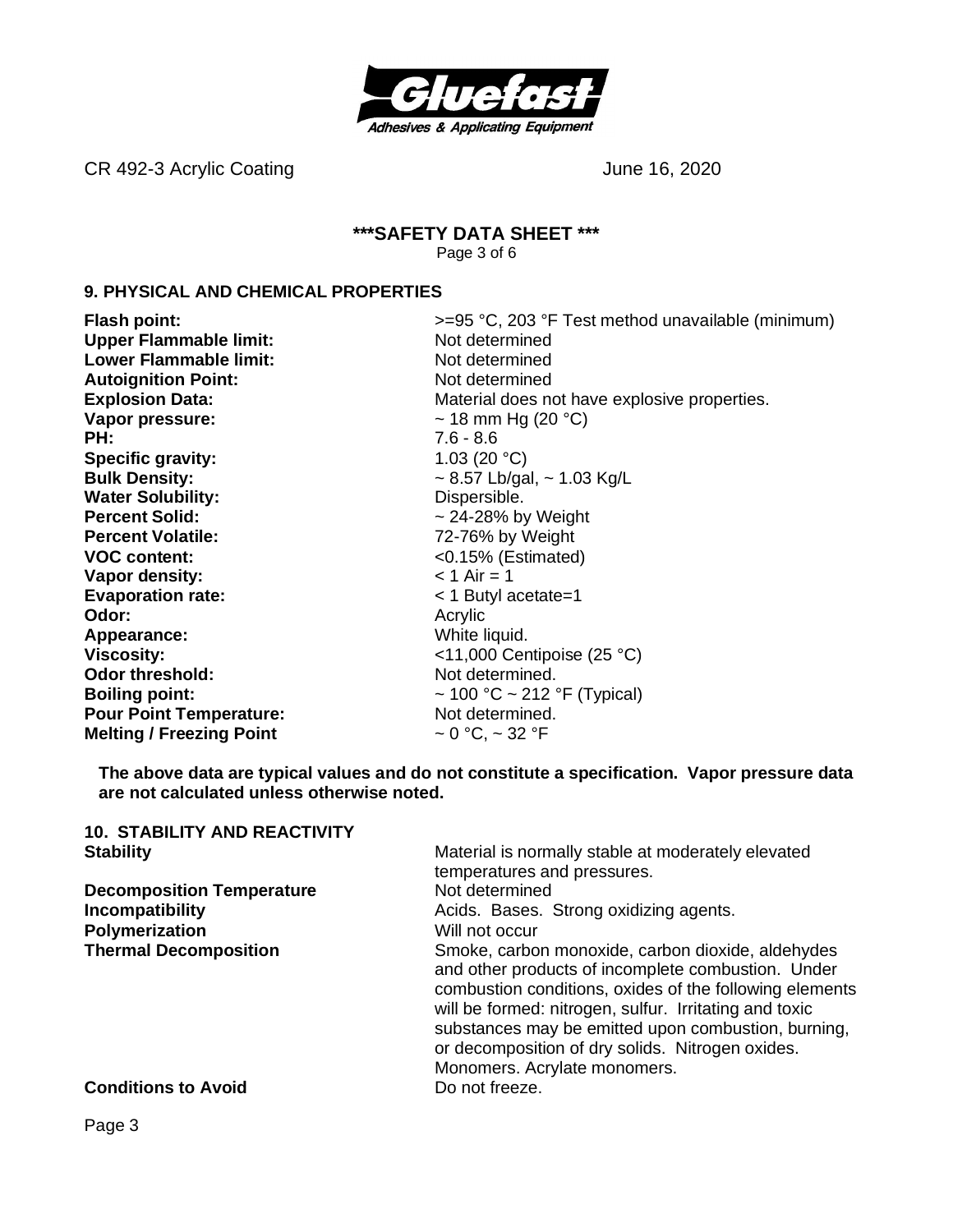

CR 492-3 Acrylic Coating Carrier Context Context Context Context Context Context Context Context Context Context Context Context Context Context Context Context Context Context Context Context Context Context Context Conte

#### **\*\*\*SAFETY DATA SHEET \*\*\***

Page 4 of 6

# **11. TOXICOLOGICAL INFORMATION**

#### **- ACUTE EXPOSURE -**

| <b>Eye Irritation</b>           | May cause eye irritation. Does not meet Canadian D2B or EU<br>R36 criteria. Based on data from components or similar<br>materials. Vapors formed from heating may cause eye irritation.                        |  |  |
|---------------------------------|----------------------------------------------------------------------------------------------------------------------------------------------------------------------------------------------------------------|--|--|
| <b>Skin Irritation</b>          | Not expected to be a primary skin irritant. Based on data from<br>similar materials. Repeated or prolonged skin contact may<br>cause irritation.                                                               |  |  |
| <b>Respiratory Irritation</b>   | If material is misted or if vapors are generated from heating,<br>exposure may cause irritation of mucous membranes and the<br>upper respiratory tract. Based on data from components or<br>similar materials. |  |  |
| <b>Dermal Toxicity</b>          | The LD50 in rabbits is >2000 mg/Kg. Based on data from<br>components or similar materials.                                                                                                                     |  |  |
| <b>Inhalation Toxicity</b>      | Overexposure to vapors or mist may cause dizziness,<br>headache, nausea, and/or flu-like symptoms. Avoid inhalation<br>of mists or vapors.                                                                     |  |  |
| <b>Oral Toxicity</b>            | The LD50 in rats is $> 10,000$ mg/Kg. Based on data from<br>components or similar materials. Ingestion of this material may<br>cause gastrointestinal irritation.                                              |  |  |
| <b>Dermal Sensitization</b>     | No data available to indicate product or components may be a<br>skin sensitizer.                                                                                                                               |  |  |
| <b>Inhalation Sensitization</b> | No data available to indicate product or components may be<br>respiratory sensitizers.<br>- CRONIC EXPOSURE -                                                                                                  |  |  |
| <b>Chronic Toxicity</b>         | No data available to indicate product or components present at<br>greater than 1% are chronic health hazards.                                                                                                  |  |  |
| Carcinogenicity                 | No data available to indicate any components present at greater<br>than 0.1% may present a carcinogenic hazard.                                                                                                |  |  |
| <b>Mutagenicity</b>             | No data available to indicate product or any components present<br>at greater than 0.1% are mutagenic or genotoxic.                                                                                            |  |  |
| <b>Reproductive Toxicity</b>    | No data available to indicate either product or components<br>present at greater than 0.1% that may cause reproductive<br>toxicity.                                                                            |  |  |
| <b>Teratogenicity</b>           | No data available to indicate product or any components<br>contained at greater than 0.1% may cause birth defects.<br>- ADDITIONAL INFORMATION -                                                               |  |  |
|                                 |                                                                                                                                                                                                                |  |  |
| <b>Other</b>                    | Pre-existing skin conditions may be aggravated by prolonged or<br>repeated exposure. Persons with sensitive airways (e.g.<br>asthmatics) may react to vapors.                                                  |  |  |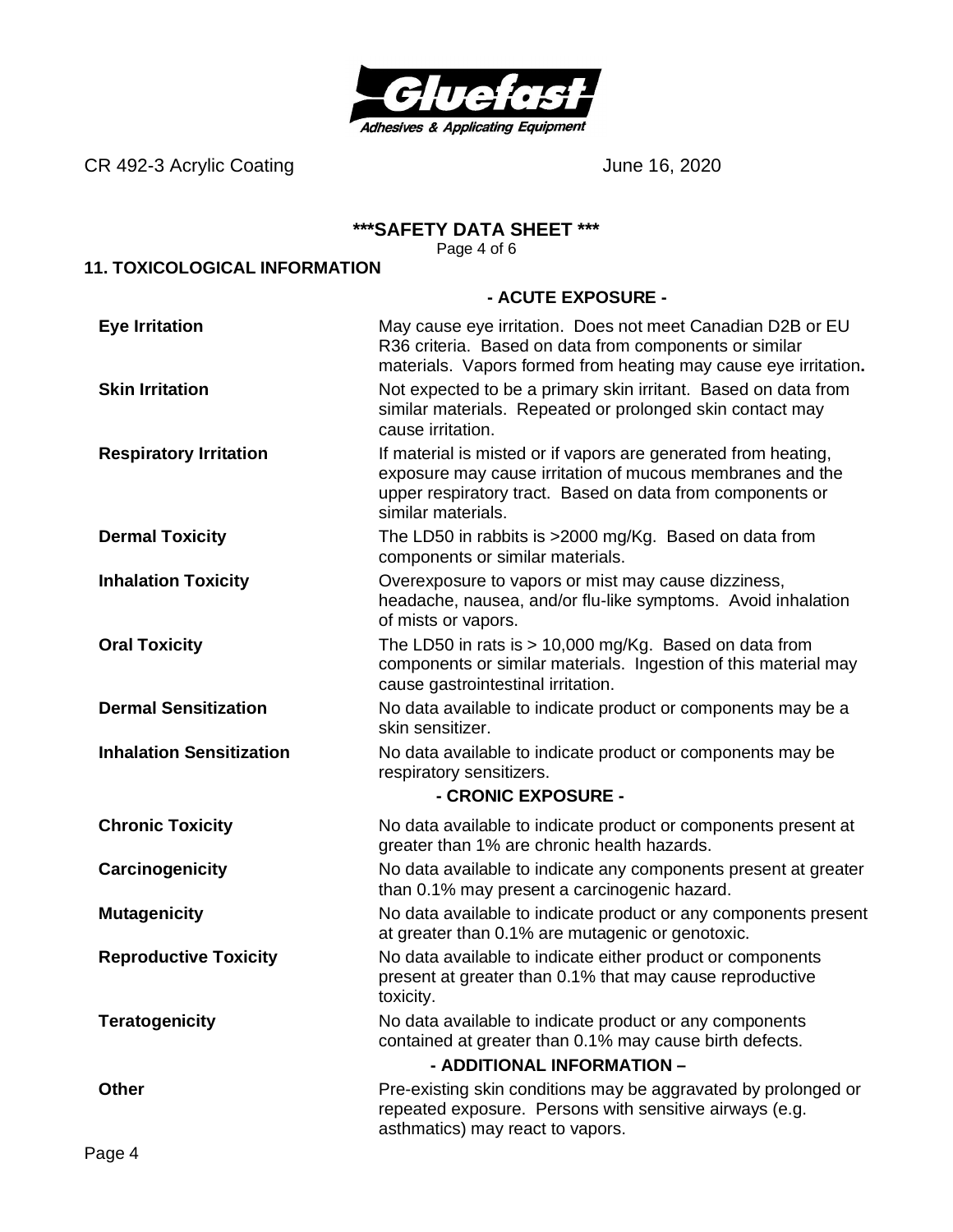

CR 492-3 Acrylic Coating Carrier Content of the United States of the United States June 16, 2020

Page 5 of 6

## **\*\*\*SAFETY DATA SHEET \*\*\***

### **12. ECOLOGICAL INFORMATION**

**Freshwater Fish Toxicity** Not determined **Freshwater Invertebrates Toxicity Mot determined Algal Inhibition** Not determined **Saltwater Fish Toxicity** Not determined **Saltwater Invertebrates Toxicity** Not determined **Bacteria Toxicity Not determined Miscellaneous Toxicity** Not determined

**Soil Mobility Not determined 13. Disposal Considerations**

#### **14. Transport Information**

**ICAO/IATA I** Not regulated **ICAO/IATA II** Not regulated **IMDG** Not regulated **IMDG EMS Fire** Not applicable **IMDG EMS Spill** Not applicable **IMDG MFAG** Not applicable **MARPOL Annex II** Not determined **USCG Compatibility** Not determined **U.S. DOT Bulk** Not regulated **DOT NAERG** Not applicable **U.S. DOT (Intermediate)** Not regulated **U.S. DOT Intermediate NAERG** Not applicable

#### **- ENVIRONMENTAL FATE –**

 **- ENVIRONMENTAL TOXICITY –**

**Biodegradation Biodegradation Adequate data is not available to estimate the** biodegradation potential of this material**. Bioaccumulation** Less than 1.0% of the components potentially bioconcentrate, based on octanol/water coefficients.

**Waste Disposal** This material, if discarded, is not a hazardous waste under RCRA Regulation 40 CFR 261. Treatment, storage, transportation, and disposal must be in accordance with applicable Federal, State/Provincial, and Local regulations.